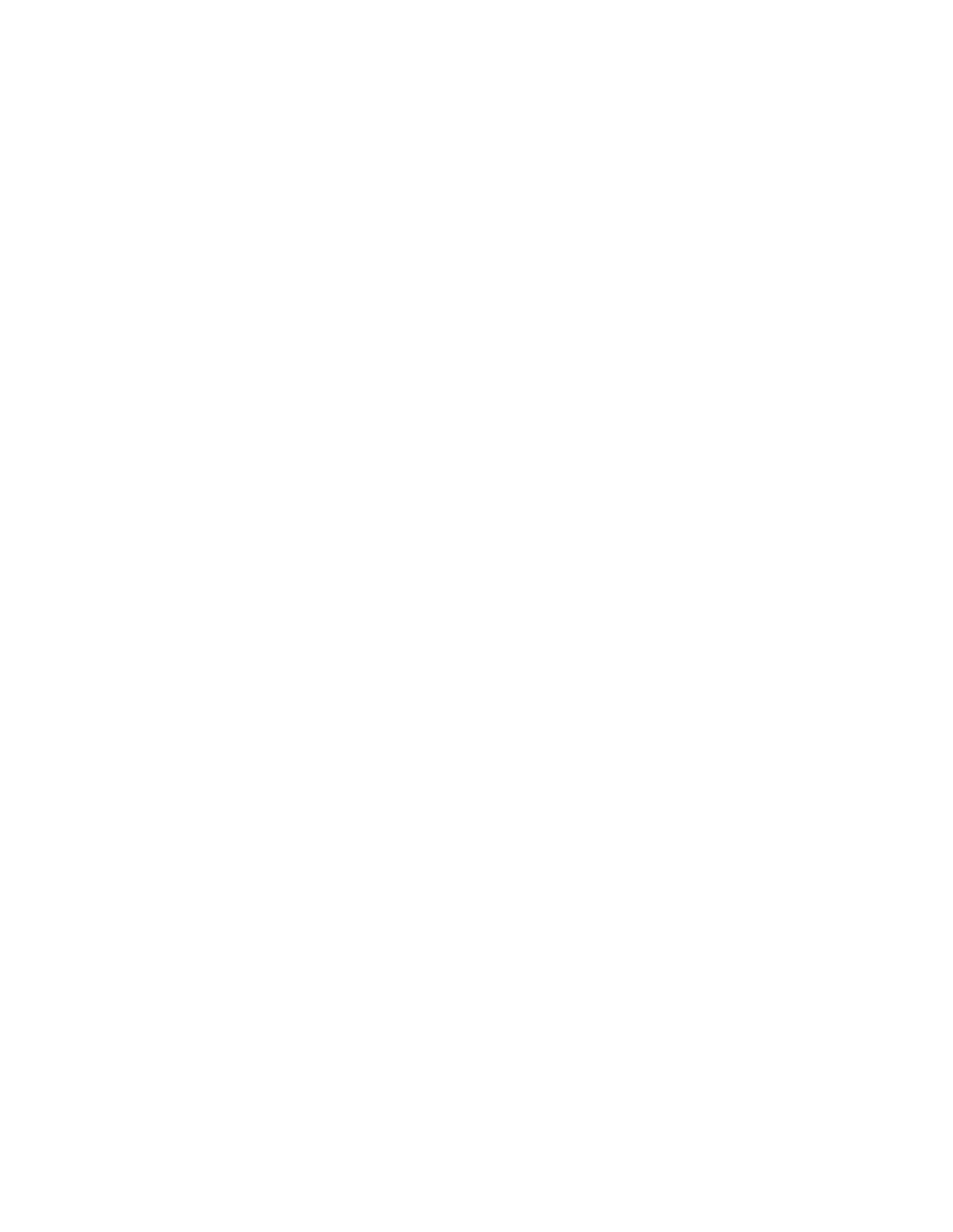What follows is a synopsis of progress made on the initiatives contained in Danville Area Community College's 2016-17 Strategic Matrix.

# Student Learning

# **1A Curriculum**

Implement change in outcomes/course assessment for gateway courses. Expand linkages between certifications and career programs. Develop a program to encourage innovative pedagogy.

Program and course student learning outcomes have been reviewed and documented across campus this past year. At the same time the Horticulture, Wellness, Health Information Technology, and Business Administrative Systems programs have submitted or are currently revising degree and certificate offerings. These revisions build linkages as well as update or enhance program curriculum. In addition, multiple faculty members are introducing different pedagogical techniques in their classrooms in hopes of enhancing student achievement.

# **1B Transfer Programs**

Explore opportunities for 3+1 bachelor's articulation programs. Expand pathway programs with senior institutions. Complete program reviews for all transfer programs.

This year a number of 3 + 1 programs have been articulated with partner four-year institutions of Eastern Illinois University and Franklin University. Additional 2 + 2 programs have also been articulated. Program Assessment reports were delivered by all but one of the colleges transfer programs.

# **1C Basic Skills**

Implement Accuplacer to replace Compass placement testing. Assess student success in the STEM and Non-STEM math tracks. Meet with high-school teachers to discuss college preparedness.

Accuplacer placement testing has been implemented, including training and development of cut scores. The two math tracks have been assessed by the Mathematics Curriculum Committee. Individual discussions with high-school teachers continue to review subject transition, in addition to the ongoing high school counselor workshops where college preparedness is a topic of conversation.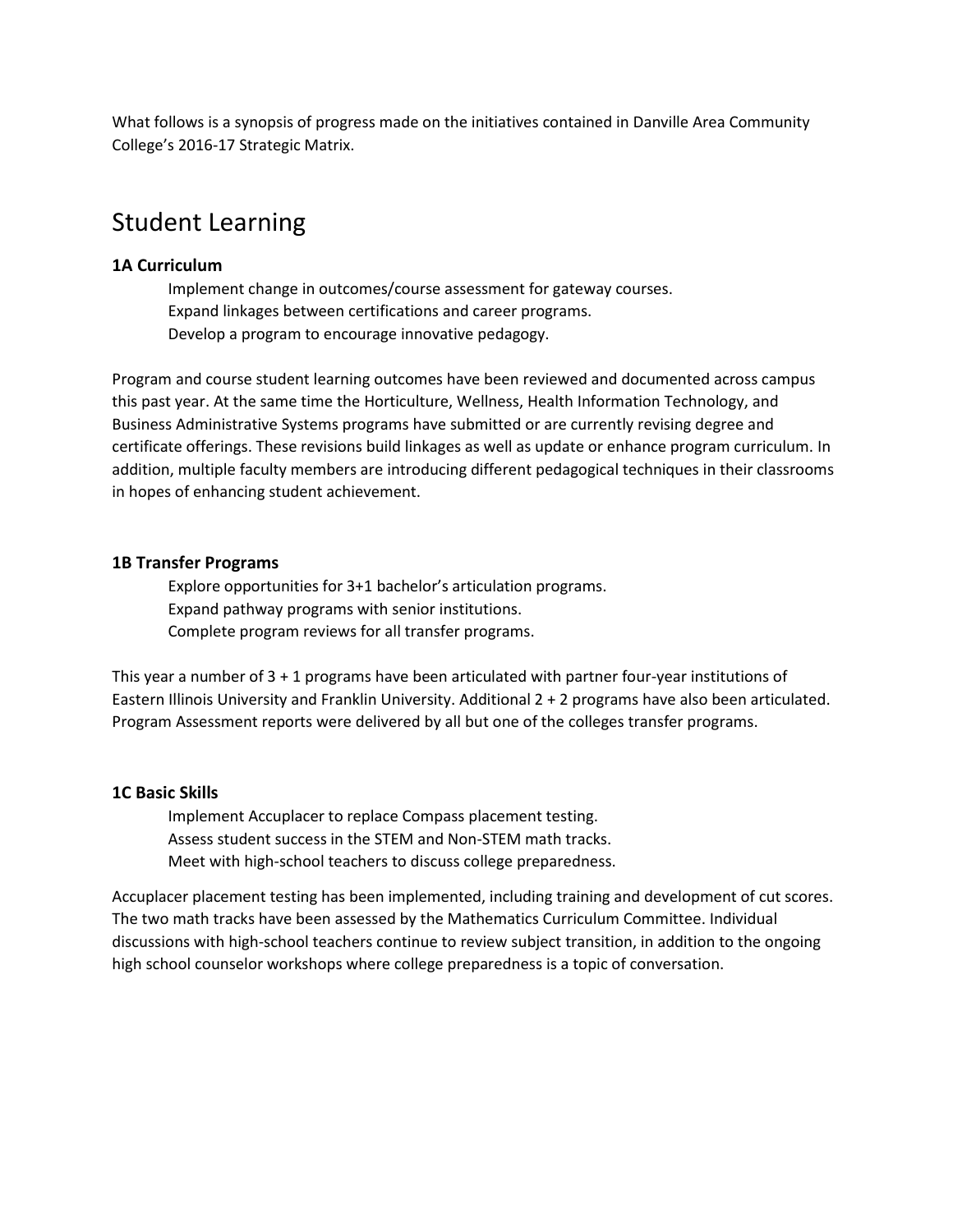### **1D Career and Technical**

Evaluate accelerated options for career programs. Conduct and complete program reviews for all continuing and technical education.

The current accelerated option in the manufacturing program has been evaluated and the largest negative shown was that there was capacity for more students. It was determined that additional programs should consider accelerating. Most, but not all, career and technical programs completed yearly assessment reports.

# Student Success

# **2A Student Engagement**

Redeploy personnel to emphasize enhanced student support. Expand faculty use of Retention Alert to support student completion. Evaluate and enhance programs to recruit and retain students from underrepresented groups. Assess participation in extracurricular activities. Explore athletics/clubs for new markets of students.

Cross training, additional training, and shifting of workload has occurred to enhance student support. At the same time many of the student service efforts relating to underrepresented groups have been evaluated for effectiveness. A "Report it!" campaign was rolled out to remind employees to use Retention Alert. New students are being surveyed about interest in student activities, although a campus wide participation assessment has not occurred.

# **2B Access and Affordability**

Develop plan for "One Stop" student service. Investigate feasibility of local Danville access to affordable bachelor's degrees. Study the Master Course Schedule and offerings for purpose and effectiveness. Expand relationships with K-12 guidance counselors and teachers. Implement plan to reduce the high cost of textbooks. Investigate "flat rate" to increase full-time credits and pathways to graduation.

Student Services are slowing making headway on a "One Stop." 3 +1 agreements have been created along with a lab location for students needing facilities to complete their online coursework. The Master Course Schedule has been reviewed and the results will be discussed with the Enrollment Management Committee. The new college recruiter and employees at the Hoopeston Higher Learning Center have worked to expanded K-12 relationships and placement services.

More classes are participating in the textbook rental program, IncludeEd, and open resources. Student emergency funds have been accessed by some students for textbooks, and Follett has set up a scholarship fund. A "flat rate" tuition was negatively evaluated but the idea of "Bonus Courses" was instead implemented.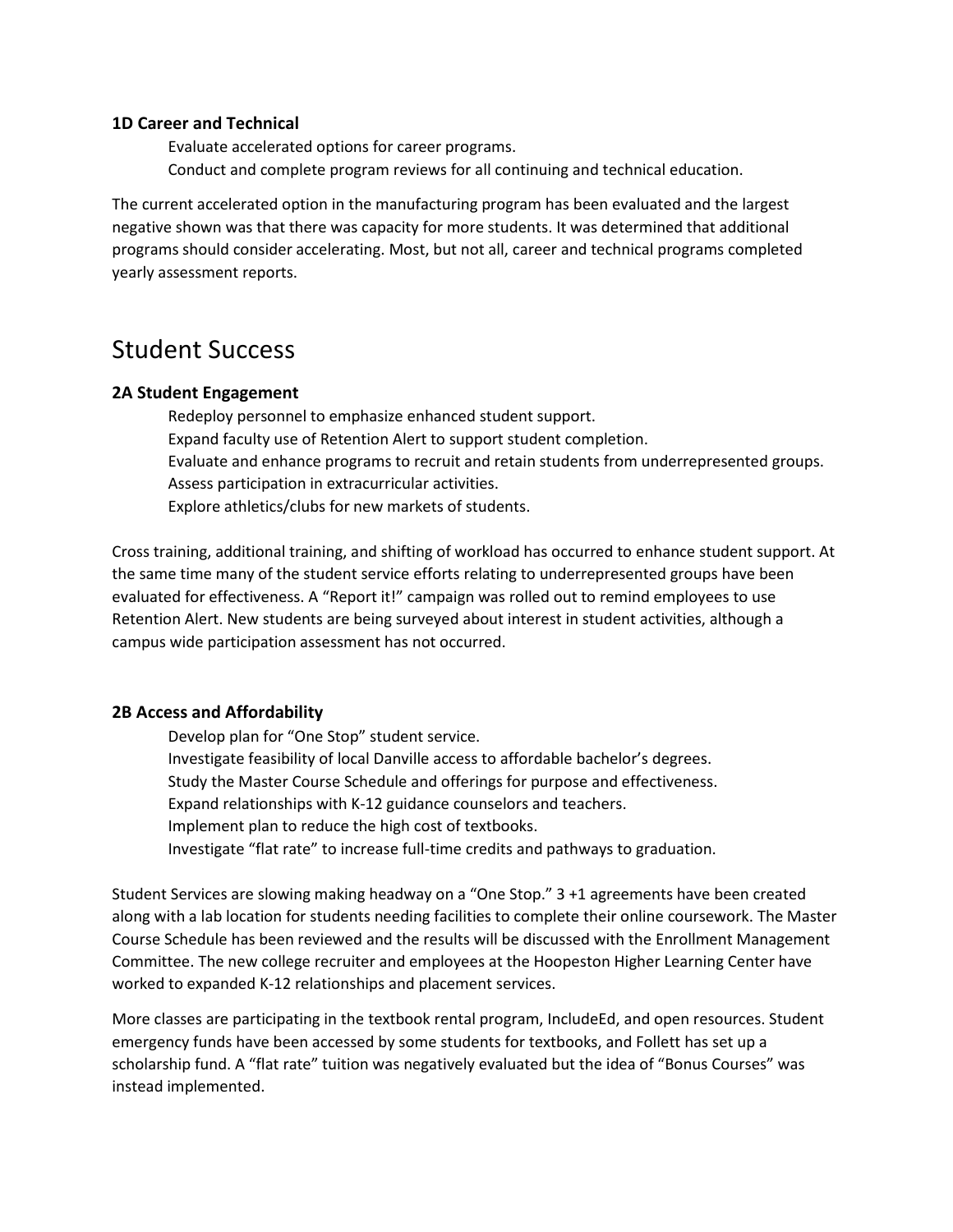# **2C Guided Pathways**

Implement intrusive-intervention strategies for underperforming students. Track, monitor, and provide assistance to keep the 2014, 2015, and incoming 2016 first-time, full-time, fall cohorts on target for graduation in under three years. Assess students-success initiatives for effectiveness. Review mentoring program for underachieving students. Evaluate support programs for at-risk students. Assess effectiveness of multiple-measures strategies.

This year additional intervention strategies have been implemented by some faculty and by Student Services. Two of these strategies were specific to first-time, full-time fall cohorts. Additionally assessment of multiple measures placement strategies has occurred and found to be inconclusive. Further evaluation will be needed.

Assessment of some of the student success initiatives, the mentoring program, and some support programs for at-risk students has not yet occurred. Although some of the initiatives, such as TRIO, were evaluated and improve actions begun, all were not.

# **2D Career Development**

Assess outcomes for career-counseling program. Evaluate experiential learning component in credit programs.

A system of assessment is now in place for career counseling, which includes student and employer surveys. The programs with experiential learning components did not undergo a formal evaluation of this component.

# Institutional Excellence

# **3A Budget 2017**

Implement Essential Spending Guidelines to reduce deficit from State funding shortfall. Identify 2017 grant opportunities that fund equipment and facilities that support teaching and learning

Implement enhanced "Second Chance" to recapture students with account balances.

Essential Spending Guidelines implementation has reduced the college deficit approximately \$300,000 in one year. Multiple grant opportunities have been applied for and Tech Bond monies have been used to fund equipment and facilities in support of teaching and learning. The "Second Chance" scholarship has been implemented.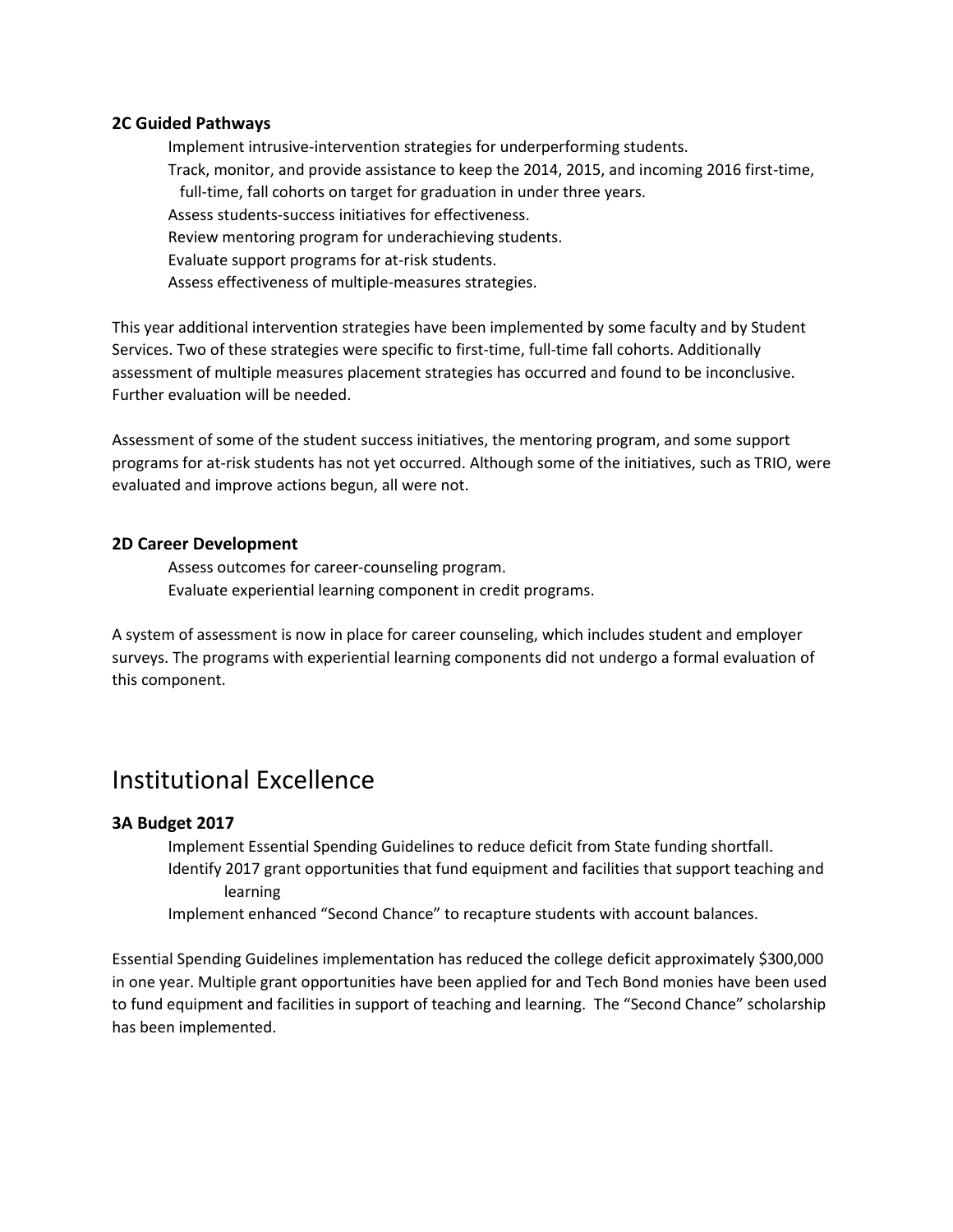# **3B Infrastructure Renewal and Expansion**

Evaluate College effectiveness in sustainability initiatives. Explore and implement programs to improve energy efficiency and reduce costs. Evaluate future expansion of the technology center. Investigate feasibility and possible markets for residence halls.

All four are complete. Future expansion elsewhere on campus has raised to a higher priority than the Tech Center. Residence halls have been decided to currently not be feasible.

#### **3C Technological Enhancements**

Evaluate and enhance the use of the College Web site. Investigate current Web site and Web Services capabilities in grading. Explore improved methods for online test-taking. Support enhanced use of technology in classrooms. Evaluate effectiveness of Help Desk support for faculty, staff, and students.

Almost all of the six are complete. Grading continues to be investigated as the WebAdvisor service provider is undergoing changes. A larger variety of testing is available online at the Assessment Center. Faculty have been using more online tools, although some are reporting low student use. The Help Desk is in placed as planned, although a more formal evaluation will occur once Active Directory is in place this next year.

#### **3D 2019 Accreditation**

Enlist co-chairs, core committee, and standards-based committees for 2019 report. Develop a self-study road map.

Provide "Closing the Loop" examples of program assessment for all academic and administrative Coordinate I.E. and master plans for academic, facilities, noncredit, student service, and IT in Matrix development.

Evaluate HLC Mandatory Advisement Quality Project strategies and outcomes.

All are complete except further evaluation of the HLC Mandatory Advisement Quality Project and further coordination of the master planning tools, which are planned for next year.

#### **3E Professional Development**

Develop succession plans. Train staff and faculty on intrusive advisement strategies. Evaluate the effectiveness of the faculty mentors' program. Recruit and retain a diverse workforce. Assess and enhance emergency plan by holding regular "table top" drills.

With the exception of formalized succession plans, all are completed, or in the case of minority recruitment ongoing.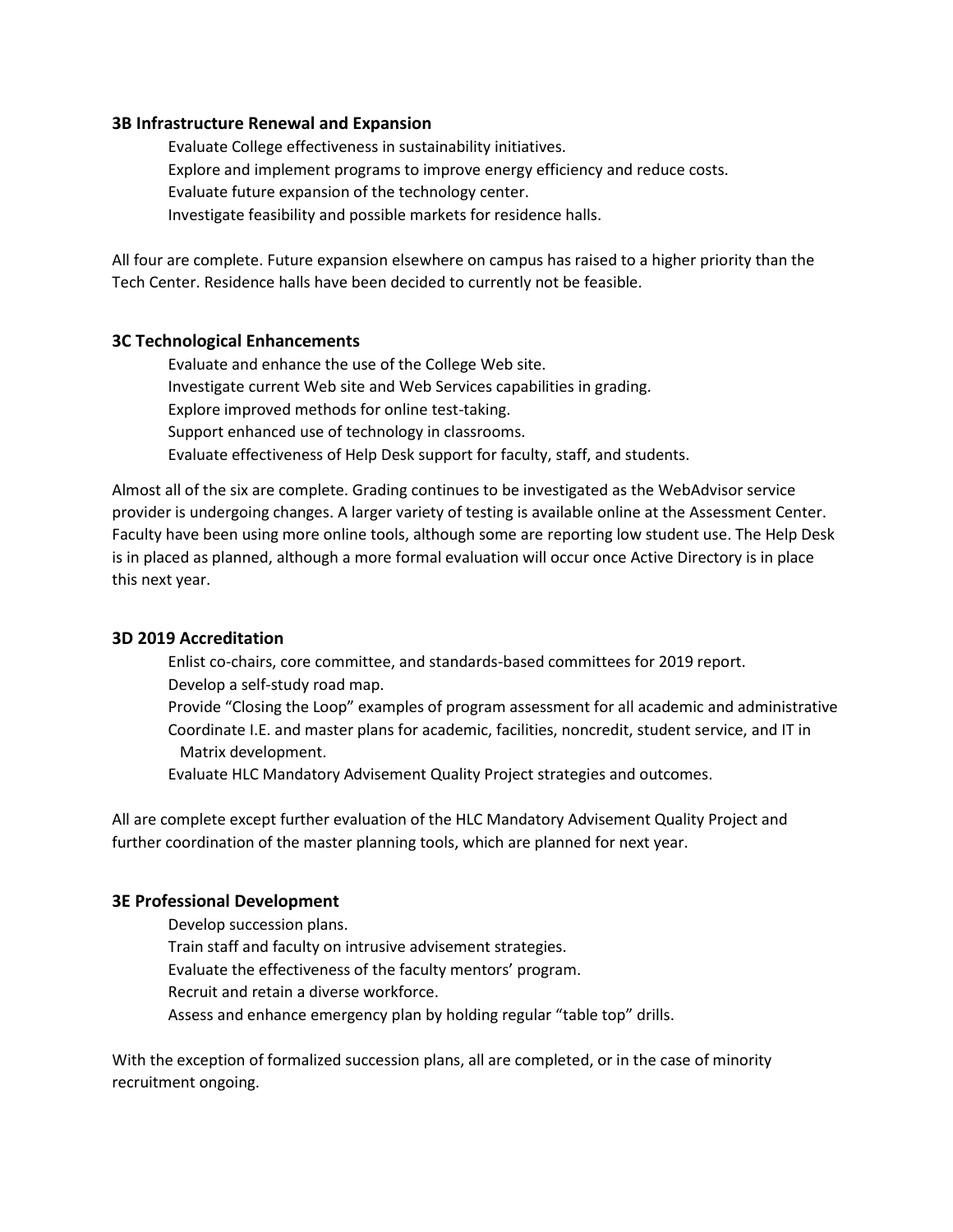# Organizational Advancement

# **4A New Revenue Streams**

Market credit and noncredit to new niches of nontraditional students. Promote BSN in Three program with Eastern Illinois. Support Foundation by exploring strategies to build a revitalized Alumni Association. Develop and implement a strategic plan to increase endowments and legacy gifts. Develop a facilities-rental plan. Develop a Revenue Enhancement Action Plan.

With the exception of creating a plan to increase endowment and legacy gifts, all have been completed. Most notably the Marketing department is moving dollars from traditional media to Social Media and Corporate Education began using Constant Contact for email marketing. A facilities rental plan is in place. The administration held multiple meetings to develop a list of revenue enhancement ideas which was then evaluated by top administration.

#### **4B Brand Marketing**

Develop a "brand" that evinces inclusion and "fun." Market to Millennials. Implement "student testimonial" campaign.

Local student testimonials can be found in the Hoopeston newspaper, the DACC Foundation newsletter and events and on social media in DACC's marketing efforts. Overall there has been an increase in social media and videos reaching out to Millennials in a manner more to which they are accustomed.

# **4C Community Relations**

Promote the successes of Middle College. Target marketing dual enrollment to K-12 students. Expand use of high-achieving students as advocates. Enhance relationships with public officials. Increase College participation in Danville's East/Main corridor development. Promote sustainability programs. Enhance support and services provided at the Hoopeston Center.

All have been completed including Student Services training for employees at the Hoopeston Higher Learning Center and making more services available at the location.